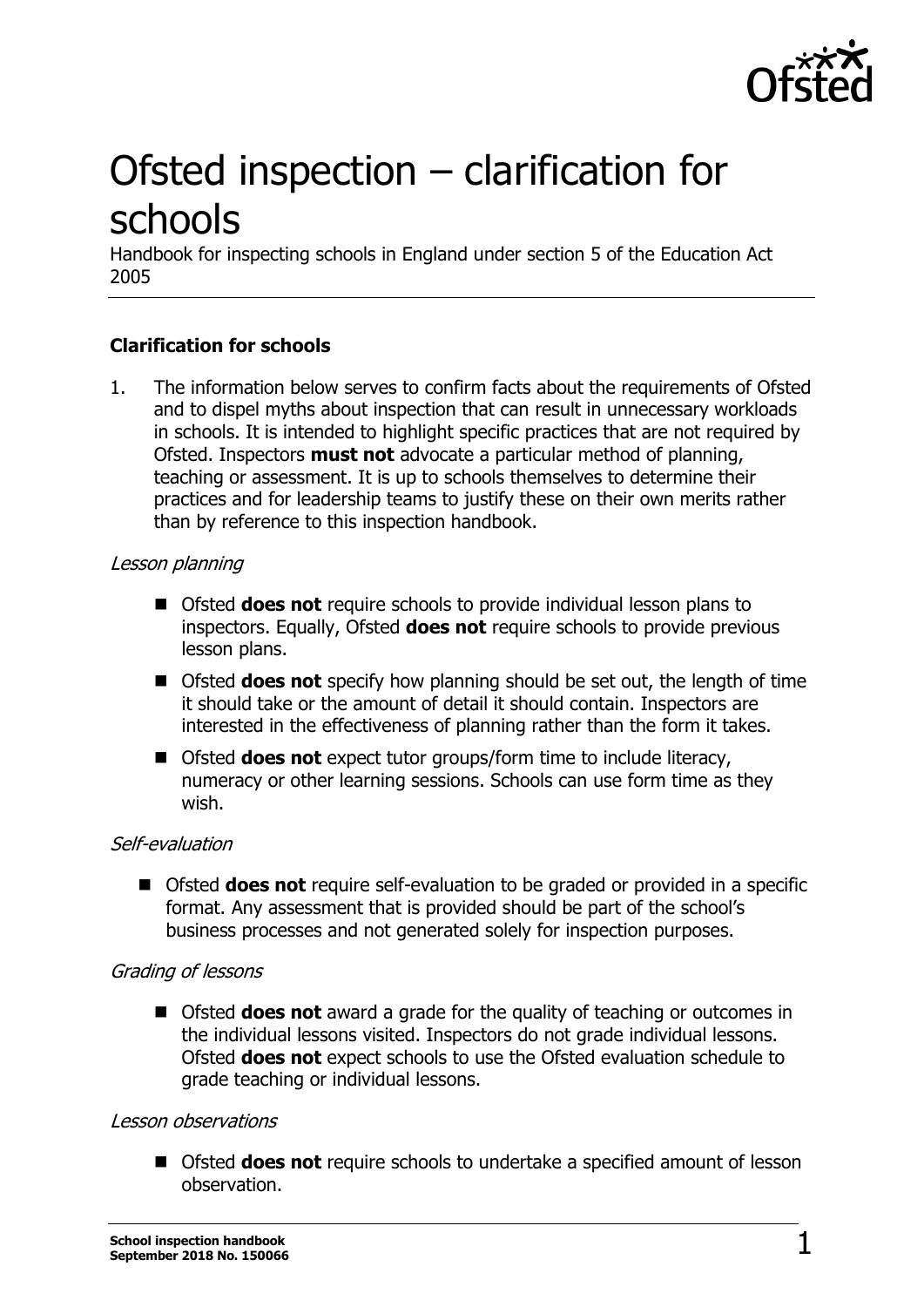

■ Ofsted **does not** expect schools to provide specific details of the pay grade of individual teachers who are observed during inspection.

# Pupils' work

- Ofsted **does not** expect to see a particular frequency or quantity of work in pupils' books or folders. Ofsted recognises that the amount of work in books and folders will depend on the subject being studied and the age and ability of the pupils.
- Ofsted recognises that marking and feedback to pupils, both written and oral, are important aspects of assessment. However, Ofsted **does not** expect to see any specific frequency, type or volume of marking and feedback; these are for the school to decide through its assessment policy. Marking and feedback should be consistent with that policy, which may cater for different subjects and different age groups of pupils in different ways, in order to be effective and efficient in promoting learning.
- While inspectors will consider how written and oral feedback is used to promote learning, Ofsted **does not** expect to see any written record of oral feedback provided to pupils by teachers.
- $\blacksquare$  If it is necessary for inspectors to identify marking as an area for improvement for a school, they will pay careful attention to the way recommendations are written to ensure that these do not drive unnecessary workload for teachers.

#### Evidence for inspection

- Ofsted **does not** expect schools to provide evidence for inspection beyond that set out in this inspection handbook.
- Ofsted **will** take a range of evidence into account when making judgements, including published performance data, the school's in-year performance information and work in pupils' books and folders, including that held in electronic form. However, unnecessary or extensive collections of marked pupils' work **are not** required for inspection.
- Ofsted **does not** expect performance and pupil-tracking information to be presented in a particular format. Such information should be provided to inspectors in the format that the school would ordinarily use to monitor the progress of pupils in that school.
- Inspectors **will** consider performance information, data and analysis in whatever format the school uses. There are no predetermined expectations on how schools present performance information or data.
- Ofsted **does not** require teachers to undertake additional work or to ask pupils to undertake work specifically for the inspection.
- Ofsted **will** usually expect to see evidence of the monitoring of teaching and learning and its link to teachers' professional development and the teachers'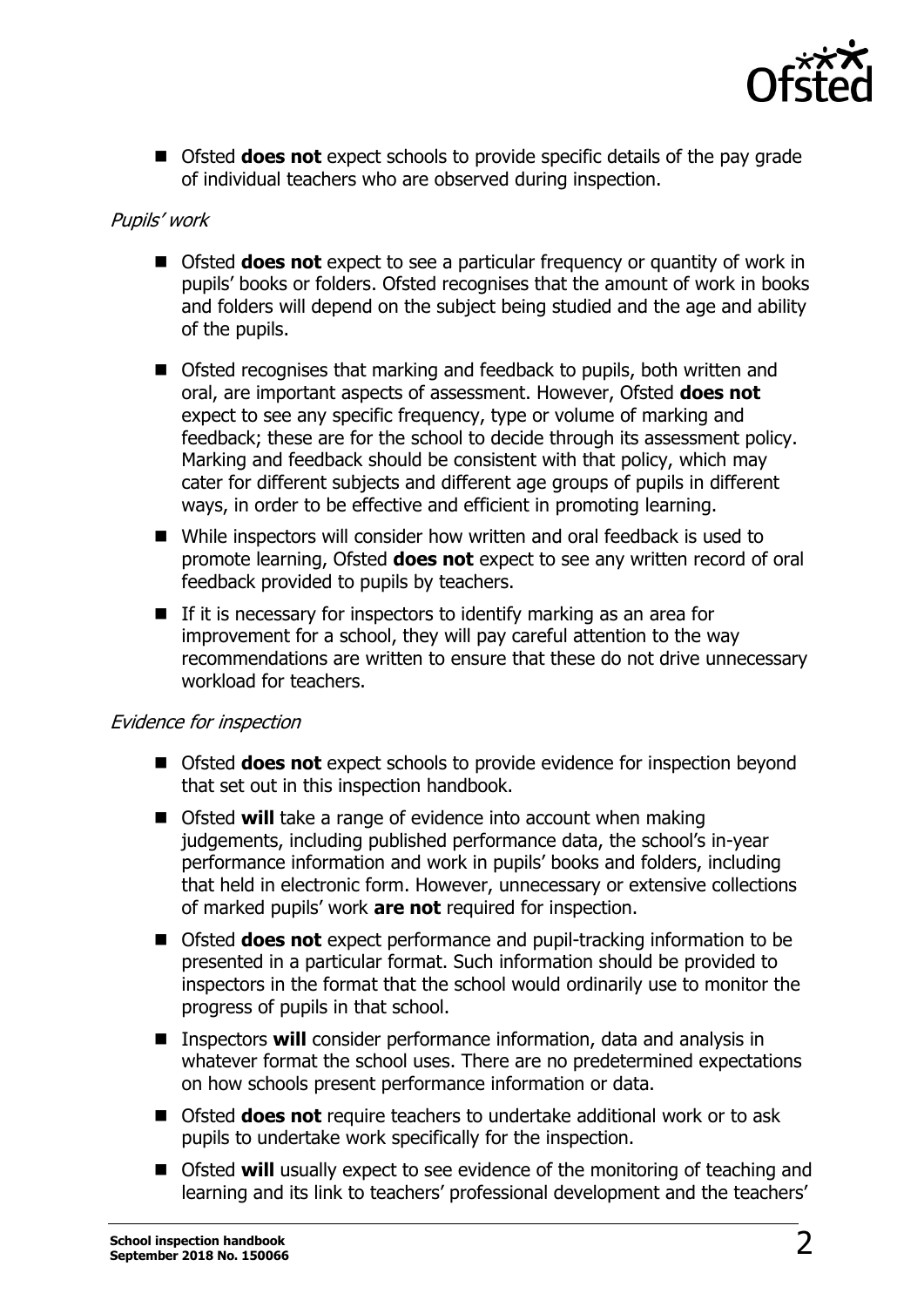

standards, but this should be the information that the school uses routinely and **not** additional evidence generated for inspection.

- Ofsted **does not** require schools to provide evidence for each teacher for each of the bulleted sub-headings in the teachers' standards.<sup>1</sup>
- Ofsted **does not** expect to see photographic evidence of pupil's work. Ofsted is very aware of teachers' workload and inspectors are happy to speak to pupils during an inspection about what they have learned.
- Ofsted **does not** require schools to hold on to books and other examples of pupils' work for pupils who left school the previous year.
- Ofsted **does not** require schools to predict their attainment and progress scores. It is impossible to predict attainment and progress as examination and test results for each cohort are compared nationally and this cannot be done until after the examinations or tests.
- Attainment of past pupils does not determine inspection outcomes. Published attainment data can inform inspectors' key lines of enquiry, and inspectors take published data into account in evaluating outcomes. However, in reaching a judgement about outcomes, inspectors will give most weight to progress, particularly the progress of pupils currently in the school.
- There is no expectation about how primary schools should carry out assessment or record pupils' achievements in any subject, including foundation subjects. Schools will not be marked down because they are not 'tracking' science and foundation subjects in the same ways that they may be doing in English and mathematics.
- The overall effectiveness judgement for an inspection does not predetermine the outcome of any subsequent inspection.

# Performance management

- Inspectors **will not** check on the process for the performance management arrangements for school leaders and staff and Ofsted **does not** require schools to provide anonymised lists of teachers meeting or not meeting performance thresholds for pay progression.
- Ofsted **does not** expect headteacher performance objectives to include targets relating to the proportion of good or better teaching. Ofsted **does not** have specific expectations about the content of, or approach to, headteacher performance management.
- Inspectors **do not** expect school leaders to set teacher performance targets based on commercially produced predictions of pupil achievement, or any other data set, from which they would then hold teachers to account.

j

<sup>&</sup>lt;sup>1</sup> Teachers' standards, Department for Education, July 2011; [www.gov.uk/government/collections/teachers-standards.](http://www.gov.uk/government/collections/teachers-standards)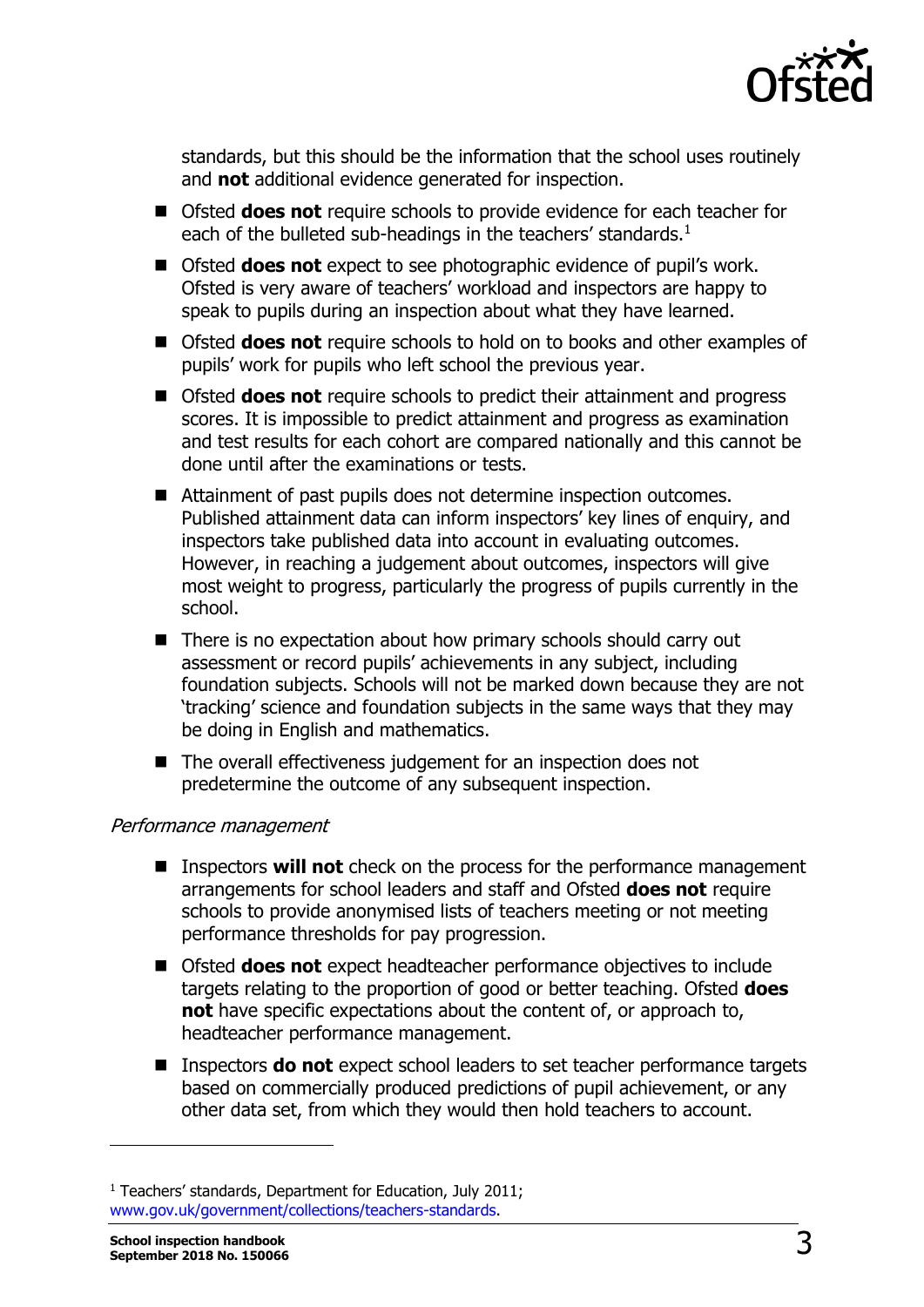

 $\blacksquare$  There is no expectation that schools need to have policies relating to staff behaviour in any particular format. Inspectors will not expect to see a separate code of conduct document and Ofsted does not have any specific expectation as to the content of any such policy.

## **Safeguarding**

- There is no expectation or statutory requirement for the routine checking of personnel files by inspectors. Inspectors may look at a small sample of personnel records. Ofsted **does not** have expectations about the format in which staff records are maintained.
- Ofsted **does not** expect schools to retrospectively apply for references for staff appointed prior to and continuously employed since the introduction of the vetting and barring requirements.
- Ofsted does not expect schools to take any specific set of steps about site security. Schools should assess the risks posed within their own context and take appropriate and proportionate steps to keep children safe. In particular, inspectors do not have a pre-determined view on the need for perimeter fences. They will consider each school's site security on its own merits.

#### Statutory provisions

■ Ofsted **will** report on any failure to comply with statutory arrangements, including those relating to the workforce, where these form part of the inspection framework and evaluation schedule (Part 2 of this handbook).

#### Leadership and governance

- As many governors or trustees as possible are invited to meet inspectors during an inspection.
- For academies, inspectors meet those directly responsible for management and governance, including the CEO/their delegate (or equivalent), the chair of the board of trustees and other trustees.
- $\blacksquare$  An inspector may talk to the chair of governors by telephone if s/he is unable to attend a face-to-face meeting with the inspector in school.
- For academies, the headteacher and CEO/their delegate (or equivalent) are invited to observe the inspectors' final team meeting.
- All those responsible for governance need to know the outcome of the inspection as soon as possible. Individual governor representatives must keep the outcomes confidential until the school has received the final inspection report.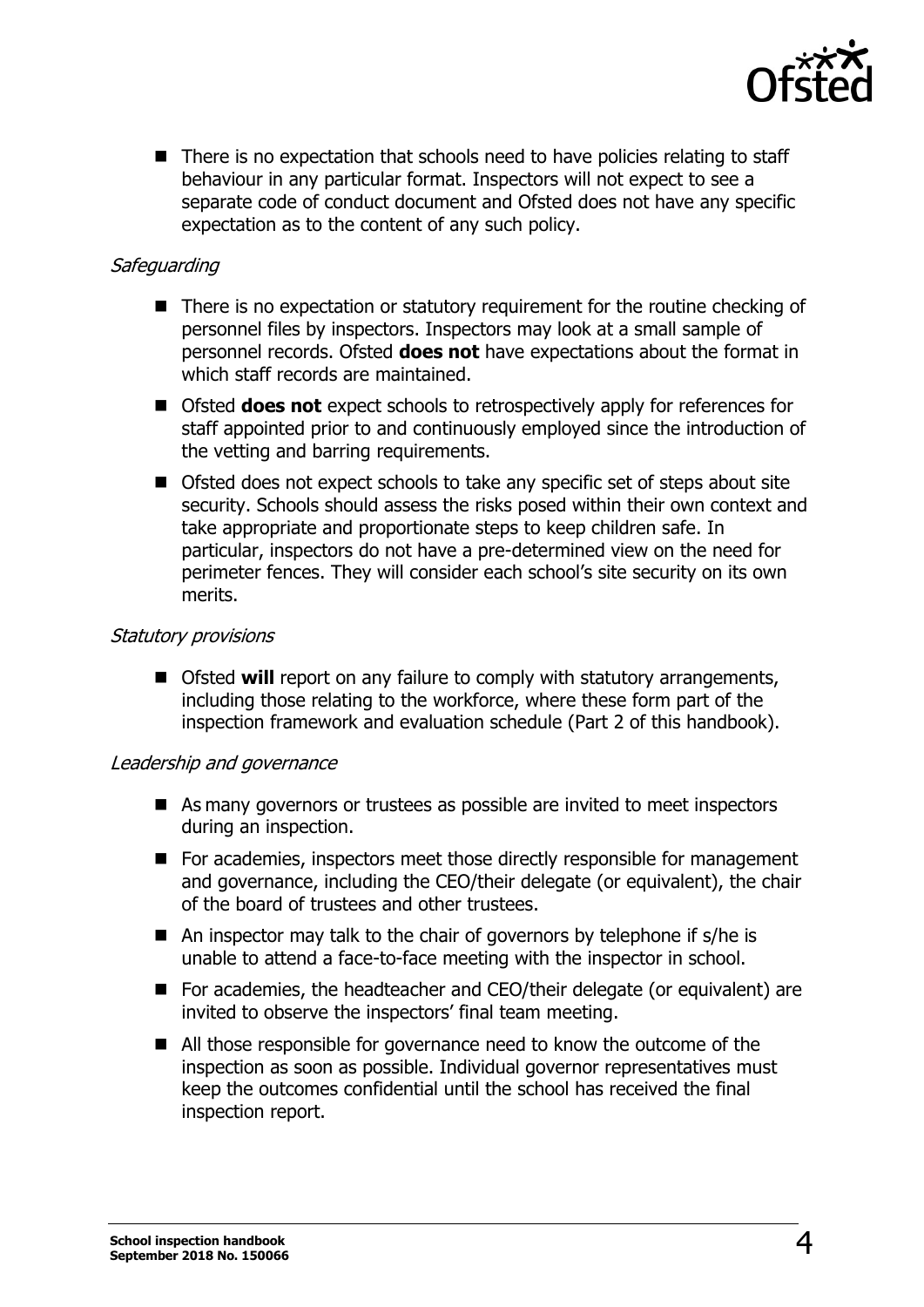

## The curriculum

- Inspectors **will** discuss with school leaders their curriculum vision and ambitions for their pupils, including consideration of EBacc subjects as part of their curriculum offer.
- Inspectors **will not** expect all schools to be at similar stages of EBacc implementation, nor will inspectors pay particular attention to where the school is currently. There is no benchmark or single route to the successful implementation of a curriculum with the EBacc at its core, although inspectors will evaluate how a school's curriculum plans contribute to the government's ambition.

Inspectors **will not** expect school leaders to have developed and to present separate plans about EBacc, or to provide additional information outside of their normal curriculum planning.